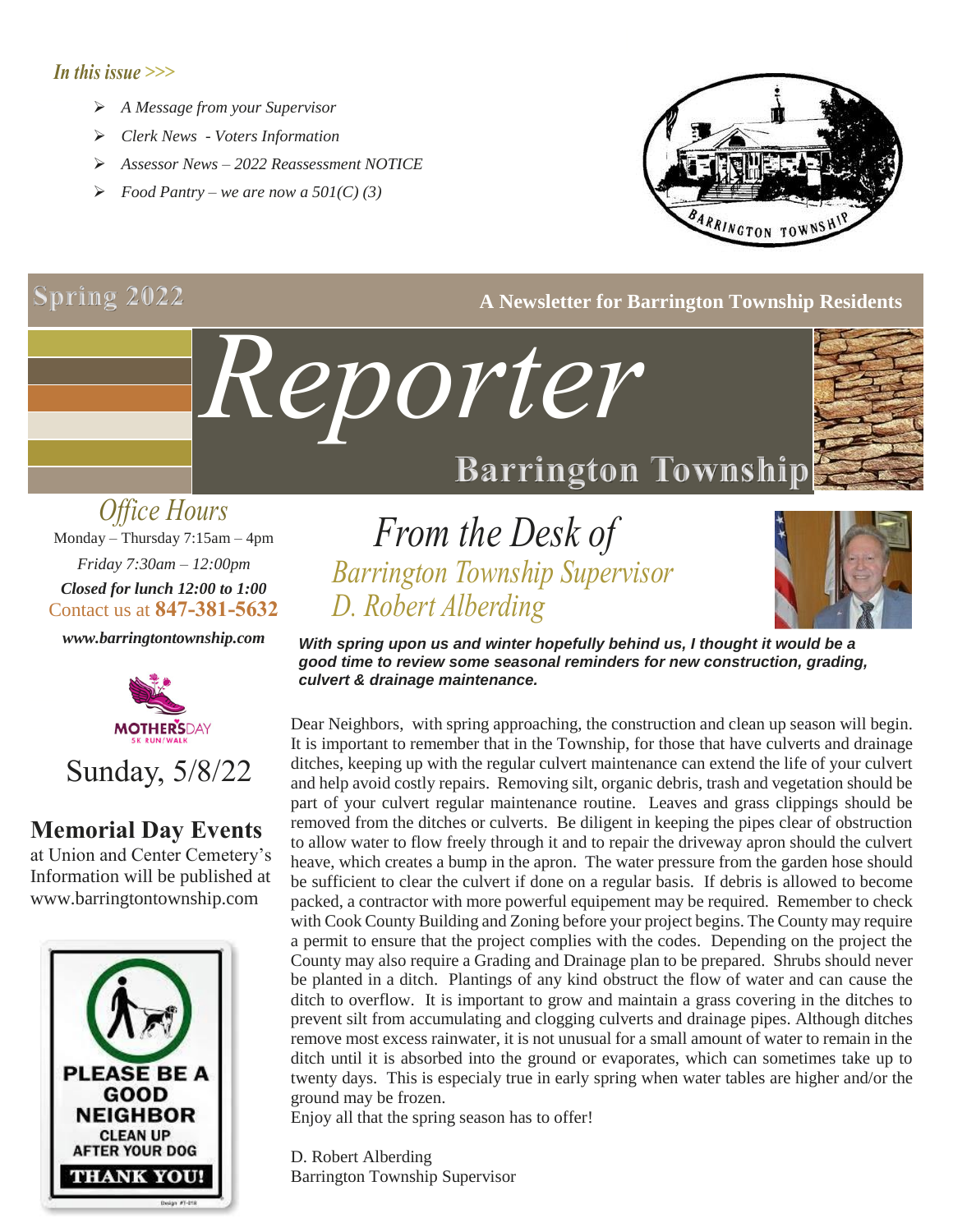## *A message from your Assessor: Jacqueline Stephens, C.I.A.O.* **Phone: 847-381-5632**

### **2022 TRIENNIAL REASSESSMENT**

**The Cook county Assessor reassesses properties every THREE years. This year, Townships in the northwest suburbs (including Barrington Township) will be reassessed. Notices with the new assessed value (which will be reflected on the 2022 tax bill sent to residents in 2023) is projected to be sent out late May or early June of 2022. Taxpayers are given 30 days to appeal this 2022 value. If you would like assistance with your online appeal or an analysis done on your property based upon the new assessment, please email your name and address to [Suejohnston@barringtontownship.com](mailto:Suejohnston@barringtontownship.com) or call us at 847 381 5632 x102** 

Office Hours: Monday – Thursday 7:15am – 4pm **Closed for lunch 12:00 to 1:00**

## **TAX BILLS WILL BE DELAYED** Look for the 2021 second installment in LATE FALL/EARLY WINTER

Dates will be published at [www.cookcountytreasurer.com/duedates.aspx](http://www.cookcountytreasurer.com/duedates.aspx)

# **Food Pantry NEWS!**

In an effort to make our Food Pantry more relevant, efficient, amply supplied and welcoming, we have given ourselves a "makeover." New shelving, a new mini kitchen, improved lighting and a fresh coat of paint has transformed our space into a more inviting and functional environment to better serve our residents.

Our new **501(c)(3)** will enable us to partner with more sources for food and present grants for financial assistance to update the space with equipment that will better serve our resident's needs. For individual donors, the  $501(c)(3)$  status will make your gifts official charitable donations. Ask us for a tax donation letter when you drop off your items.

In addition to a new physical appearance, some of our policies have changed. Please review these changes below with the understanding that we are working toward providing our residents with the best possible experience.

- Food pick-up and all donations must be by appointment **ONLY**. If you come to the Food Pantry without an appointment and we have residents shopping, you will be asked to come back at an appointed time. This policy is to respect our shoppers' privacy. In addition, our staff will not be able to attend to your donation in a timely manner. Please refer to our hours below. Donations left after hours or on weekends and holidays may be compromised by weather or local wildlife and will be not be accepted.
- We will **NO LONGER ACCEPT** items from "move outs" or "clean outs" of your own or another person's residence. If you are having a food drive for donations to our Food Pantry, please consider using the **"Wish List"** that is posted on this page. This list is updated monthly as our needs change. We also have helpful articles for having a successful food drive on our website.
- **ALL FOOD DONATIONS** must be recently purchased food specifically for donation to the Food Pantry. Following this policy will help eliminate the possibility of expired items in the donation.
- Please read the monthly **"Wish List"** on our website and try to limit your donation to items needed. The residents who shop at our Food Pantry are usually looking for the same items month to month and following this list will help ensure the supply.
- Now you can shop on **Amazon** to donate items to the Food Pantry. Copy and paste this link<https://a.co/7AJDiso> in your browser and you will land on our "shopping list" to make easy convenient donations that are shipped free directly to us!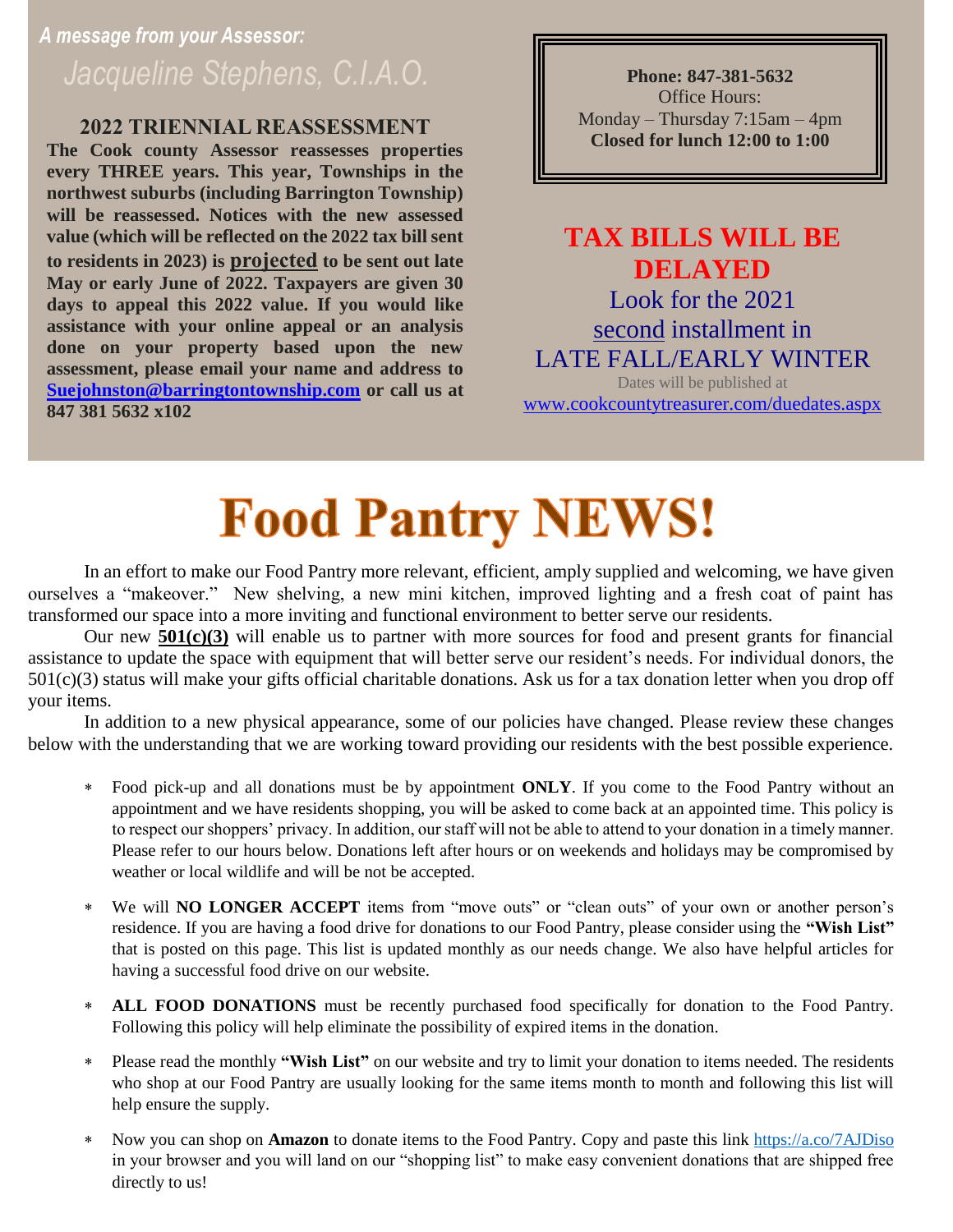## *From the Township Clerk: Daniel P. Fitzgerald*



### **This November, Cook County reisdents will elect officals for the following offices:**

- Cook County Board President
- Cook County Sheriff
- Cook County Clerk
- Cook County Treasurer
- Cook County Assessor
- ▶ Cook County Board of Review Commissioners
- Cook County Board Commissioners
- Metropolitan Water Reclamation District Commissioners
- Candidates for State, Federal, and Judicial Offices

### **Important Dates for the June 28, 2022 Primary Election in Suburban Cook County:**

| 3/30/2022 | First Day to apply for a mail ballot*                                        |
|-----------|------------------------------------------------------------------------------|
| 5/31/2022 | Voter registration closes for deputy registrars and local election officials |
| 6/12/2022 | Last day to register to vote by online application                           |
| 6/13/2022 | First day of early voting*                                                   |
| 6/23/2022 | Last day to request a mail ballot including military and overseas voters     |
| 6/27/2022 | Last day of early voting $*$                                                 |
| 6/28/2022 | Last day mail ballots <sup>*</sup> can be postmarked                         |
| 6/28/2022 | <b>Illinois Primary Election- In Person Voting</b>                           |

*\*see [www.cookcountyclerk.com](http://www.cookcountyclerk.com/)*

Illinois Online voter application can be found at: www.ova.elections.il.gov

Redistricting Maps for Suburban Cook County can be found on the [Cook County Clerk's Website](https://r20.rs6.net/tn.jsp?f=001LSx2WOmQEdbiL6INQmD5DOXW57jSBybgAKbyPKT3MJgTsxmHKrolLuz4DwAan1rfFTR8rZ26ZgrOI6TFbx4g_-nIotc7ABRg1FP9gILsfkGwozFleqTpkgBTVHhso9J9amt0jQYRKqF-XqJ8FXdc3BqlTWd56JoHK1qSHuiQgRznNVw7VCJeMw==&c=2EcKHSDIbs5uDiJWtbSDsRaZOG6BEBpE5gX3-LnZWptPgPyHzkdBUQ==&ch=B3KjXXb-7HVaorqHl-vV8pioZSdOHfW46zw88BCcb0rckzkZvTGtAQ==)

## **Here are the Top 12 needed items for the Food Pantry** Donations Needed

- Paper towels, napkins, facial tissue & toilet paper
- Ingredients for Asian cuisine
- Laundry detergent & dish soap (Dawn preferred)
- Butter (salted & unsalted) & eggs
- Ground black pepper & salt
- Soy sauce, regular and low sodium, tamari sauce
- Cooking oil, canola, olive or coconut (no blends)
- \* Instant coffee and green & black tea bags
- Flour & granulated white sugar
- Dried beans (**NO CANS**), lentils, white, black & split peas
- Toiletries (no sample sizes)
- Cleaning products—cleanser, Lysol, toilet bowl cleaner, sponges, glass cleaner, etc.
- **WE ARE CURRENTLY OVERLOADED WITH CANNED ITEMS… PLEASE NO SOUP, CANNED VEGETABLES, TOMATOES, CANNED BEANS OR BOXED PASTA**

### **Upcoming Township Board Meeting Schedule Starts at 7pm**

Tuesday, April 12, 2022 Tuesday, May10, 2022 Tuesday, June 14, 2022 Tuesday, July 12, 2022 Tuesday, August 9, 2022 Tuesday, September 13, 2022

**The Township Office will be closed in Observance of the following 2022 Holidays:**

> May 30<sup>th</sup>, Memorial Day July 4, Independence Day September 5, Labor Day



## **Township TIPS**

**Need to dispose of Latex Paint?** Let the empty paint can dry, then **recycle the empty can**. Dry it up: Use kitty litter, shredded paper or sawdust to absorb the remaining paint, or pour the paint into a bag. After it dries, throw the bag or absorbent material away and recycle the empty can.

### **Know about SWANCC?** –

Solid Waste Agency for Northern Cook County – **[\(847\) 724-9205](https://www.google.com/search?q=swancc&oq=SWANCC&aqs=chrome.0.69i59j46i39i175i199j69i59j0i512l2j69i60l3.1265j0j9&sourceid=chrome&ie=UTF-8)**

Helps residents dispose of electronics and other various items. Go to their website at www.swancc.org for updates on where the next drop off event will be.

### **Need Information on how to care for your Well and Septic?**

Call Barrington Area Council of Government (BACOG)

At **[\(847\) 381-7871](https://www.google.com/search?q=bacog&oq=bacog&aqs=chrome..69i57j0i512j0i10j0i10i131i433j0i512l3j46i10i433j0i10j0i10i131i433.4701j0j15&sourceid=chrome&ie=UTF-8)**